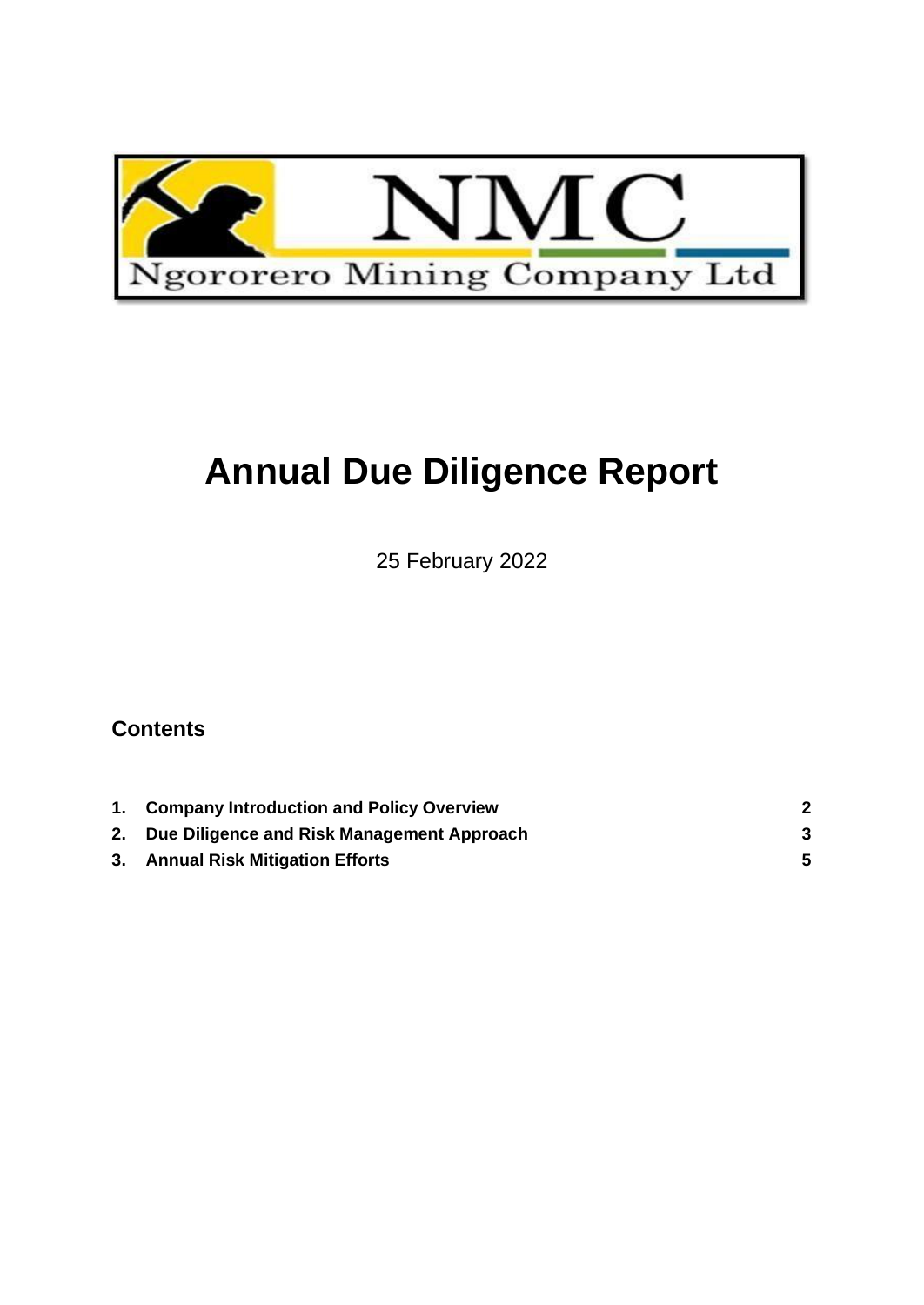#### <span id="page-1-0"></span>**1. Company Information and Policy Overview**

Ngororero Mining Company Ltd is a Rwanda Registered mining company, TIN: 103391666 with its office at Gatumba Sector, Ngororero District, Western Province. The company entered into contracts negotiations with the Government of Rwanda in 2015 and was granted two large scale (2800ha) mining licences in 2016. These licences correspond to two mining blocks, Nyamisa and Nyabisindu and are valid for renewable 15 years. The licences grant mining rights to the company to undertake mining and exploration activities for three minerals, Cassiterite, Coltan and Wolfram.

Ngororero Mining Company ltd, the majority of which is owned by Rwanda Mountain Tea, started its mining operations in 2016, in both its mining blocks. These blocks form parts of the historical Gatumba mining district, which has been mined since the early 1930s. The company operates with 84 regular employees and a number of mining subcontractors to maintain its mining and related activities.

The company is currently looking into expanding its mining activities through opening new mine sites within its concession through exploration and later mining other existing mineral commodities such as Li-bearing minerals, tourmaline, and beryl, if the required permits are granted.

This Annual Due Diligence Report forms part of the implementation of NMC due diligence management systems in accordance with the OECD Due Diligence Guidance for Responsible Supply Chains of Minerals from Conflict-Affected and High-Risk Areas (hereafter 'OECD Due Diligence Guidance'). The due diligence management systems and this Annual Report are designed to be in conformance with the OECD Due Diligence Guidance. According to the OECD Due Diligence Guidance, Step 5, companies should meaningfully report on supply chain due diligence to generate public confidence in the measures companies are taking.

An objective of the NMC due diligence management system is to identify, assess, and mitigate human rights risks in our supply chains to reduce actual and potential negative impacts on people and planet. Further, the system seeks to ensure that the company's sourcing practices are in conformance with international good practice. Our due diligence approach has been developed in a way that manages risks based on available information and make improvements over time.

NMC utilizes RCS Global services, including traceability and due diligence systems to support our efforts. The Better Mining Program (BM), implemented by the RCS Global Group, is an upstream assurance mechanism that puts in place a number of systems to support that exports of minerals from Conflict-Affected and High-Risk Areas (CAHRA) are produced, transported and exported by companies operating in a manner that is aligned with the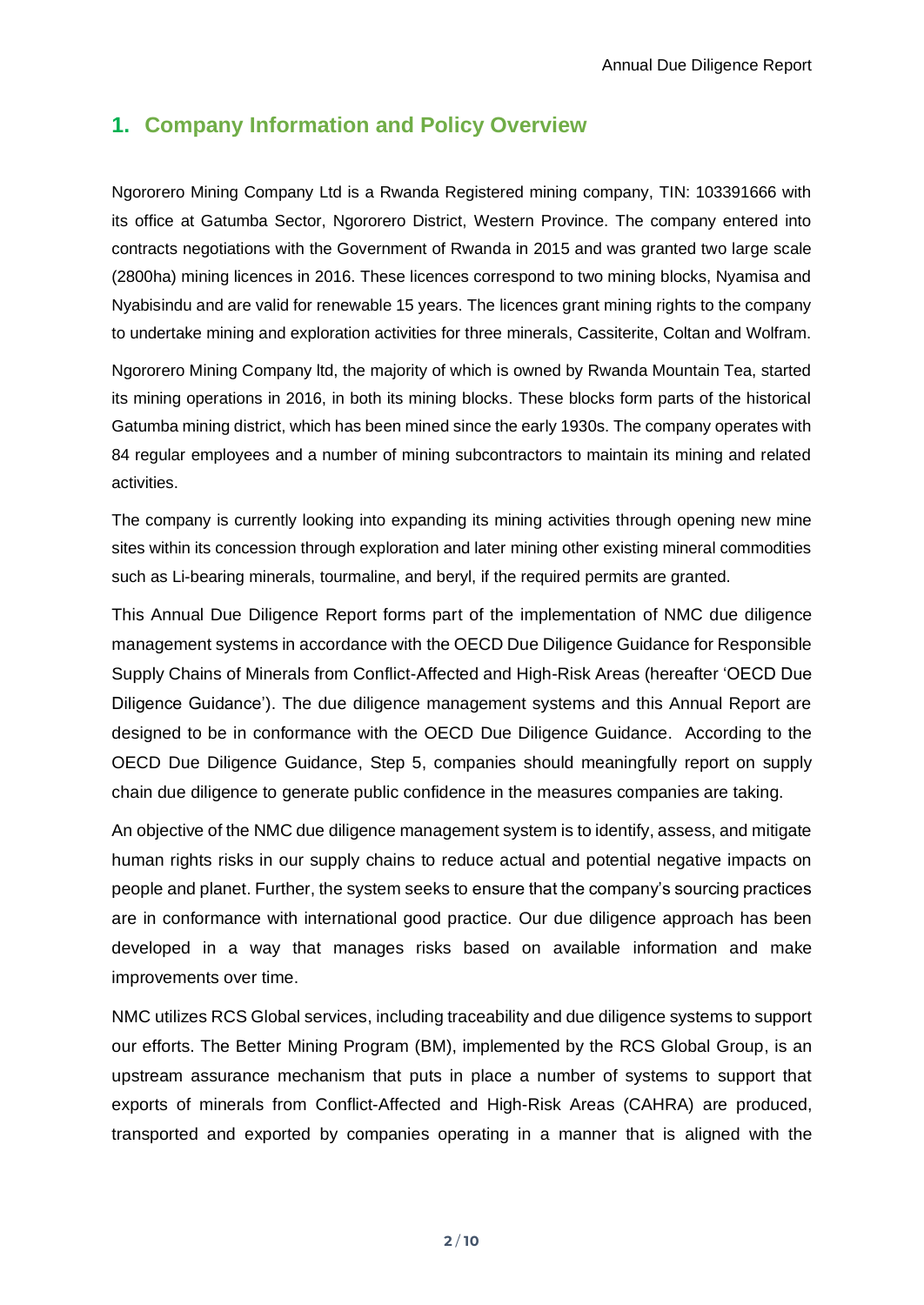requirements of the OECD Due Diligence Guidance, the Better Sourcing Standard, and the Responsible Minerals Initiative (RMI) Responsible Minerals Assurance Process (RMAP).

This report describes a) the due diligence management system, b) the methodology for the assessment of risks, and c) the steps taken to manage the risks as established at NMC.

NMC has committed to adopt and make publicly available a Supply Chain Due Diligence Policy for responsible sourcing of minerals from conflict-affected and high-risk areas. This report follows the commitments of that policy, which are our reference for responsible sourcing practices.

### <span id="page-2-0"></span>**2. Risk Identification and Mitigation Approach**

We take a transparent approach to mining operations, production, and the trade of minerals from our sites. Purchasing smelters are encouraged to review the information provided to them and follow-up on elements in line with their own due diligence procedures. The due diligence we apply is risk based and commensurate to the severity and likelihood of identified risks. The process includes:

- (1) Identifying risks using evidence-based information that extends across all risks noted in the OECD Due Diligence Guidance.
- (2) Supporting the assessment of risks against our supply chain policy, national laws, and international guidance.
- (3) Responding to, managing, and reporting on identified risks in a measurable and accountable manner.
- (4) Promoting transparency along the supply chain, as part of an accurate depiction of local circumstances, to enhance engagement among supply chain members and improve access to market and investment for local operators and communities.
- (5) Promoting continuous reporting of risk-related information along our supply chain to downstream buyers.

Incidents that may occur at our site are recorded by independent monitors deployed by BM on an ongoing basis to our mine site. Monitors digitally record incidents in line with the RCS Global incident and risk categorization (aligned with the OECD Due Diligence Guidance Annex II risks). The collection and verification of incidents form the basis of the risk assessment approach. Following the logic outlined in the RCS Risk Management Protocol (RMP) the incidents recorded over the past 12 months are used to assign adequate risk levels for each monitored Risk.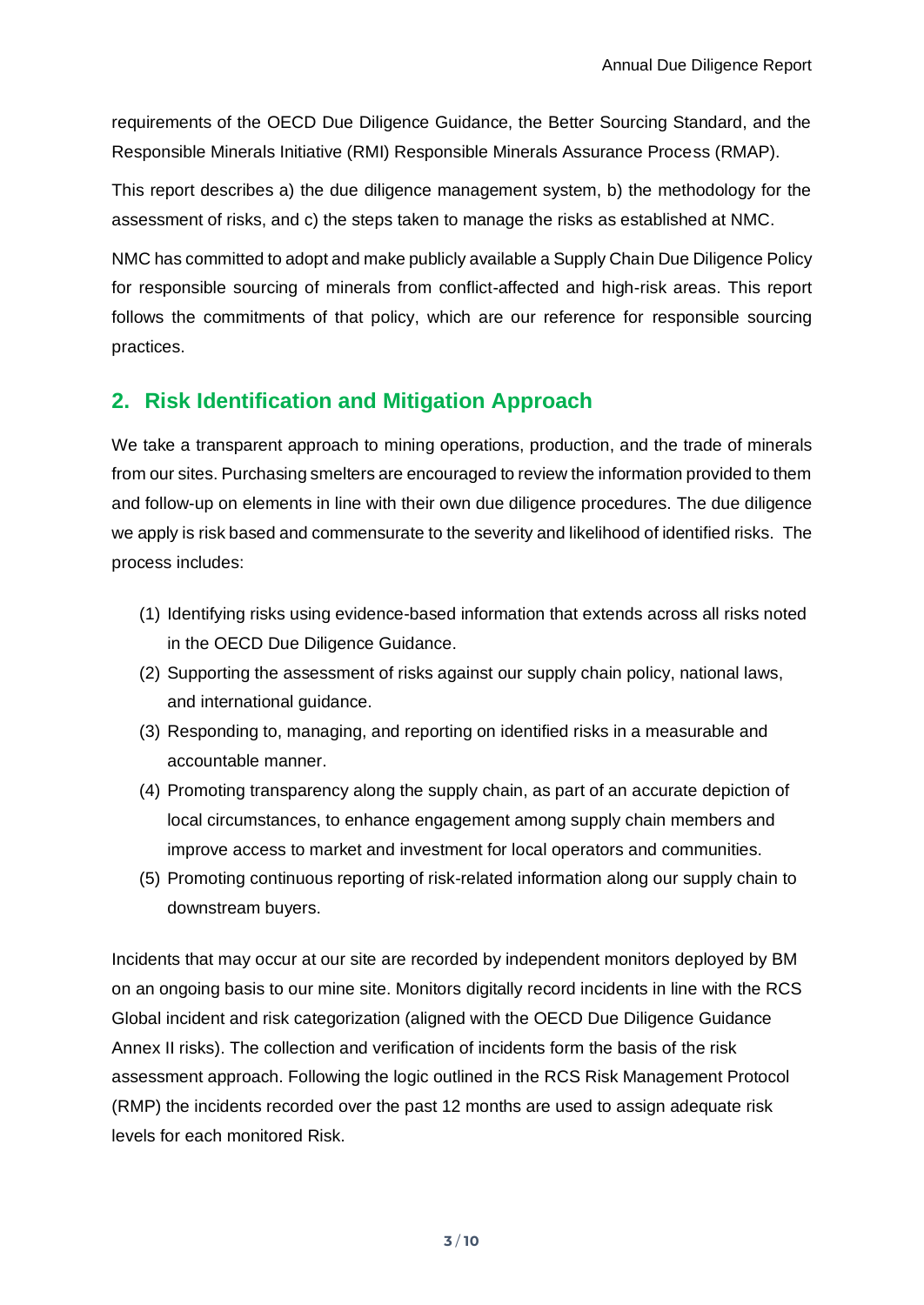The risk mitigation approach at NMC seeks to address issues in a structural manner. Based on the Risk Assessment a comprehensive Corrective Action Plan (CAP) is provided to NMC on a monthly basis by BM including the following information for each risk:

- Risk category
- Risk level
- Number of incidents associated with that risk category recorded over the past month
- Suggested actions for risk mitigation
- Required evidence
- Recommended timeline for implementation of mitigation actions
- Responsible actor(s) for implementation
- Status (not started, in progress, completed) of mitigation actions
- Risk owner notes (to be completed based on risk owner feedback)

In line with the core 'continuous improvement' principle in the OECD Due Diligence Guidance and accepted by market requirements, our company implements proactive and risk-based risk mitigation ('corrective action'). Current CAP statuses are also shared along with each shipment to support our risk management and reporting obligations.

#### **TRACEABILITY**

Based on recommendations from the OECD Guidance, Chain of Custody System Standards from the ICGLR Regional Certification Mechanism (RCM), and RMI RMAP audit requirements, BM deploys a digital traceability system for materials from mine to export. The objective of BM-implemented traceability is to provide assurance that the minerals exported originate from BM-monitored mine sites and to protect against the smuggling and laundering of minerals into BM-validated supply chains.

The approach relies on recording of traceability information at local level, and data reconciliation in real time. The approach allows for systematic identification of all participants in the supply chain. The traceability system digitally records the weight, tag number, and ID of present stakeholders and pit managers at the pit level and verifies the information at each supply chain step up to export.

The mined materials for each site are recorded every day in a daily production logbook which records the site and respective subcontractor. The produce is then stored, awaiting upgrading. After upgrading at the end of every month, a BM tag sealed on the production. This is removed for final concentration. A final tag is sealed on the final concentrate, which will be removed by a BM staff, upon prior to export for sampling and repacking into metal drums.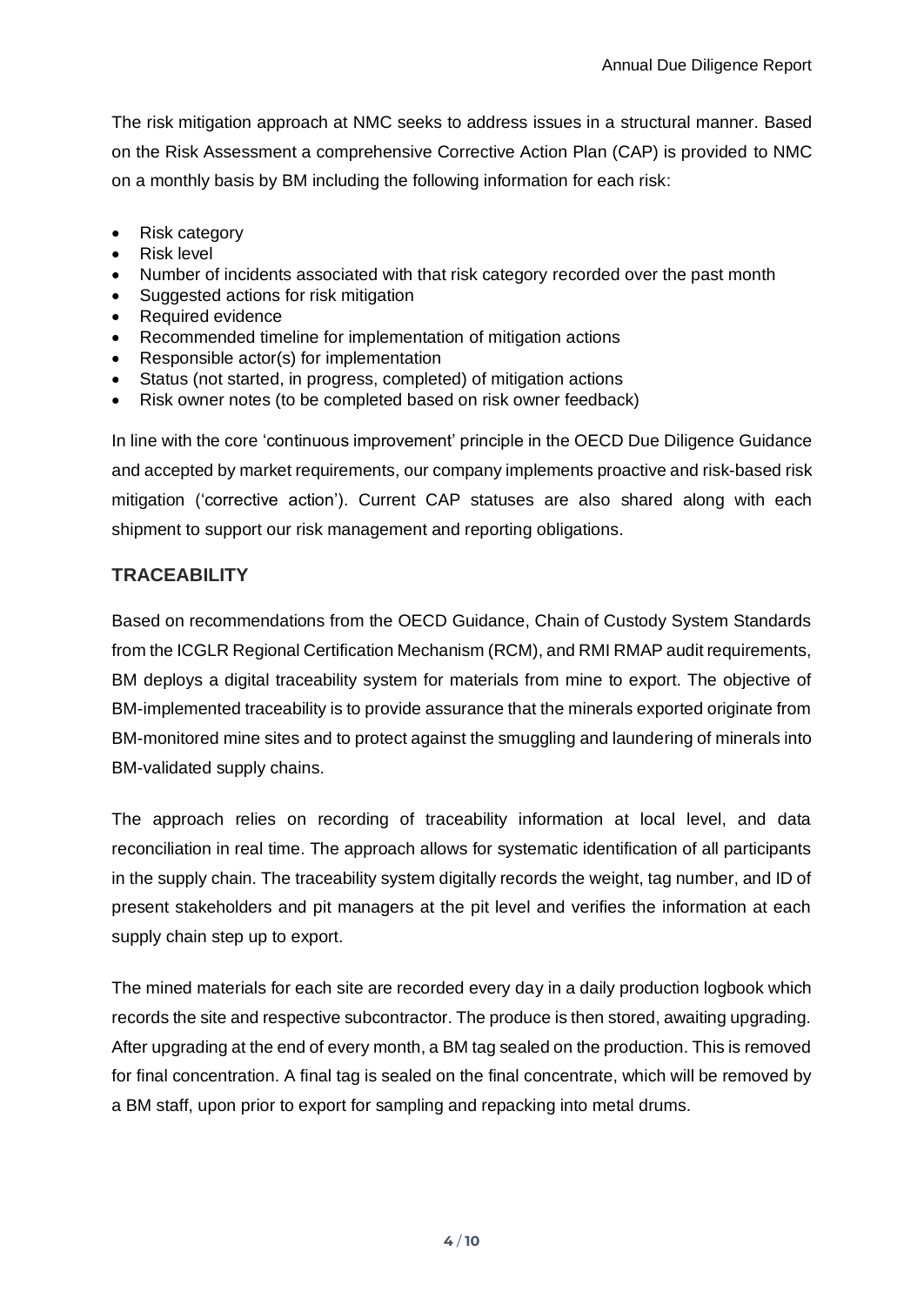The process accounts for average weight loss during transport and processing. Any discrepancies in the recorded data are recorded as incidents and follow the same risk assessment and CAP procedure described above.

#### **GRIEVANCE MECHANISM**

Unethical or undesirable behavior or any violations of our company Code of Ethics can be reported directly to the Human Resources and Administration Manager or through mine site supervisors. A Grievance Process for all internal employees and both internal and external stakeholders is managed by the company's Human Resources and Administration Manager. Stakeholders can also utilize the RCS Global Grievance Mechanism or the Responsible Minerals Initiative (RMI) Grievance Mechanism to raise concerns. Stakeholders can also utilize the RCS Global Grievance Mechanism or the Responsible Minerals Initiative (RMI) Grievance Mechanism to raise concerns.

#### <span id="page-4-0"></span>**3. Annual Risk Mitigation Efforts**

BM operated at our site in 2021 on a near permanent basis. During the year, NMC had and still has strong and skilled management team which carry out day to day activities ensuring compliant operations. The Mining Operations Manager oversees risk assessment, mitigation, and risk management activities and procedures carried out by the company's Human Resources and Administration Manager, Logistics and procurement officer, Security, environment and community Officer and mine supervisors. These are also monitored independently by BM, who produce independent observations while also supporting NMC to fulfil compliance obligations.

Often times, the security, environment and community department and mining operations departments are directly and/or indirectly affected by risks such as illegal mining activities, environment degradation as a result of illegal mining activities. In collaboration with BM, these departments carefully assess, validate and report key risks, while the company's senior administration work to mitigate and/or resolves them. Throughout 2021, BM operated at our site on a near permanent basis.

In our security staff, we included reserve force staff who have the right to deal with risks requiring direct involvement of the local security to speed up risk management processes. NMC has continued to manage and/or mitigate risks associated with its operations. We continued and maintained engagement with local government bodies through proper reporting channels including small meetings, written letters, and phone calls to inform on identified risks/incidents requiring collaboration of both parties to mitigate/manage them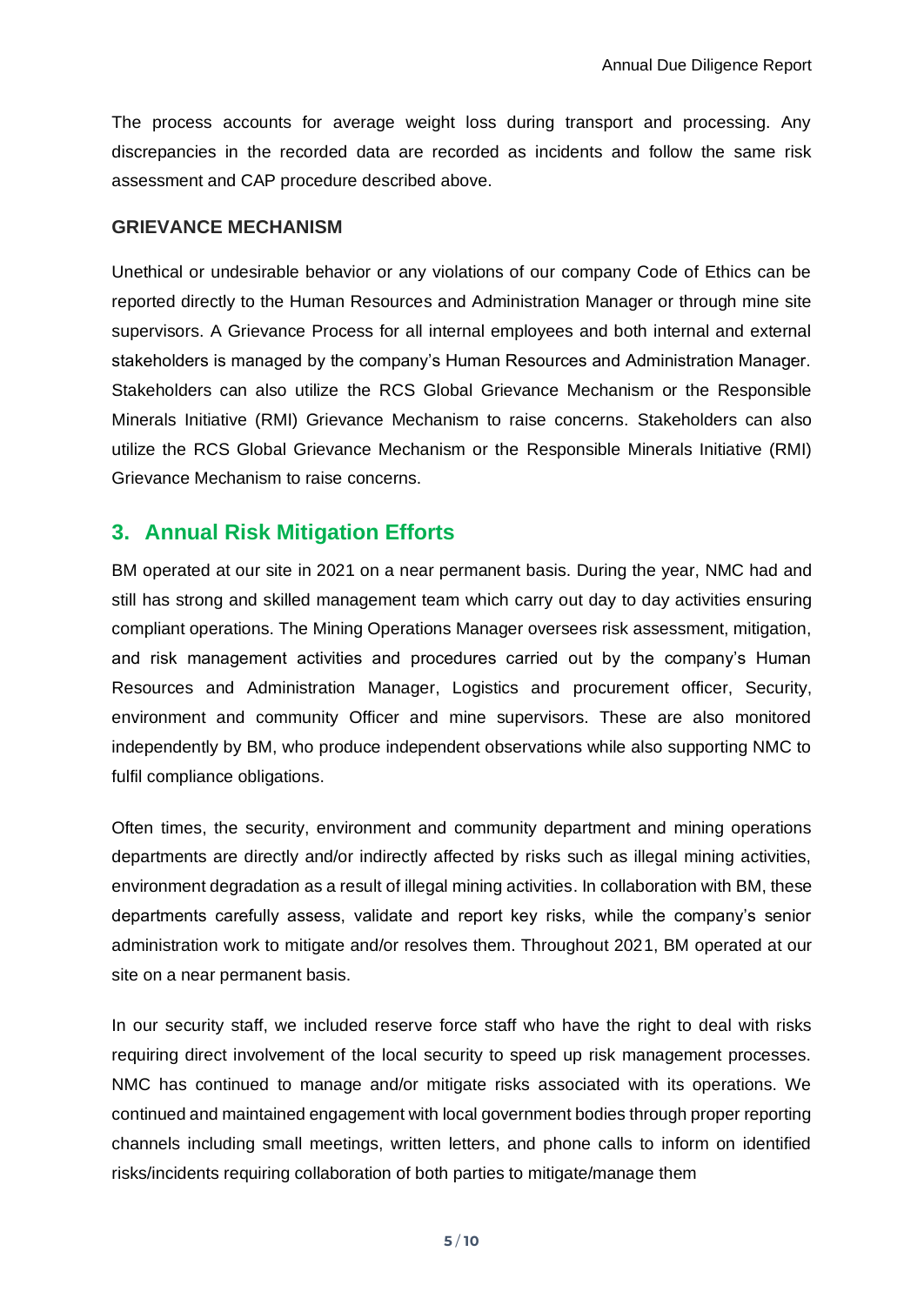Technical risks associated with NMC's operations are identified through field visits at the mine sites, while social risks are identified though visits and communication with the local community. These risks are lodged at the company's Human Resources and Administration manager. After thorough assessment by respective departments, they are approved as potential risks and ways to mitigate them are developed and communicated to concerned stakeholders. Risks requiring involvement of local government are forwarded to responsible staff starting from Umudugudu level through to the sector level.

In 2021, **16** incidents were recorded of which 50% were related to Chain of Custody, 37% fell under Working Conditions/Safety and 13% were under Legality. The majority of incidents related to Chain of Custody in which a new site being developed by NMC requires onboarding to BM digital traceability. Working Conditions/Safety incidents were recorded in which miners were not fully equipped with PPE on all sites. Legality incidents were in relation to developing a functioning Grievance Mechanism.



The table below shows the proportion of incidents by severity. Chain of Custody incidents are considered "High" risk although the nature of the incident in this case is not serve. NMC is awaiting Better Mining to onboard the new site to the digital traceability system. The vast majority of remaining incidents scored "Low."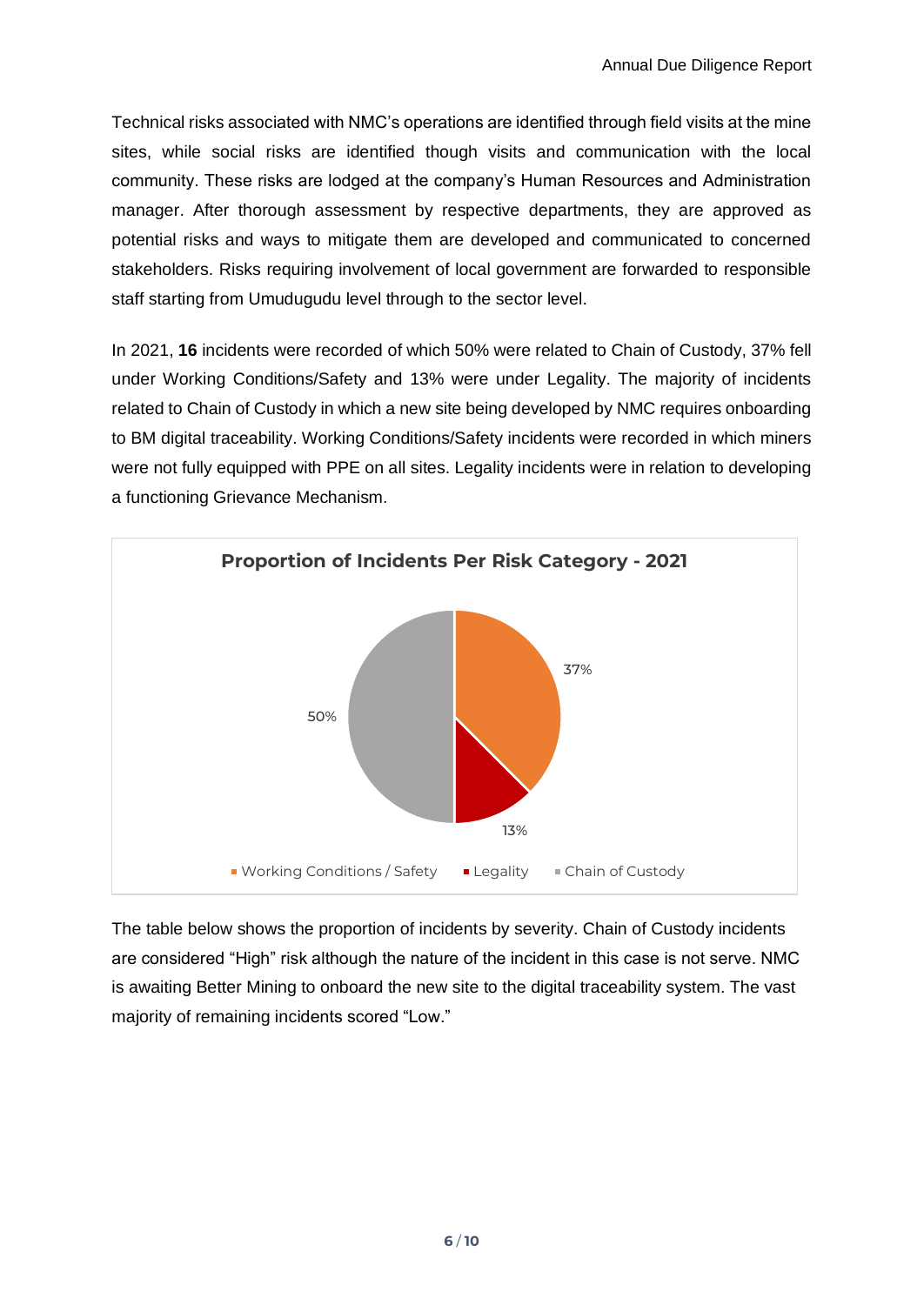

During 2021, **0** Critical incidents were registered affecting our operations.

The following risks were identified in the NMC supply chain. The below table shows the average score recorded during 2021 for each risk.

| <b>Risk category</b>               | <b>Risk</b>                              | <b>Risk Score</b>    |
|------------------------------------|------------------------------------------|----------------------|
|                                    | Child Labour                             | <b>Least Risk</b>    |
|                                    | Worst Forms of Child Labour              | <b>Least Risk</b>    |
|                                    | <b>Discrimination</b>                    | <b>Least Risk</b>    |
| Human Rights                       | Forced Labour                            | <b>High Risk</b>     |
|                                    | Gender                                   | <b>Least Risk</b>    |
|                                    | Torture, cruel, inhuman treatment        | <b>Least Risk</b>    |
|                                    | International Humanitarian Law           | <b>Least Risk</b>    |
| Security                           | Non-State Armed Group                    | <b>Least Risk</b>    |
|                                    | <b>Public or Private Security Forces</b> | <b>Least Risk</b>    |
|                                    | Occupational Health and Safety           | <b>Moderate Risk</b> |
| <b>Working Conditions / Safety</b> | Worker Rights                            | <b>Least Risk</b>    |
|                                    | Emissions / Waste                        | <b>Least Risk</b>    |
|                                    | Water                                    | <b>Least Risk</b>    |
| Environment                        | Mine Closure and Reclamation             | <b>Least Risk</b>    |
|                                    | Protected Flora / Fauna                  | <b>Least Risk</b>    |
|                                    | Resource / Land Management               | <b>Least Risk</b>    |
|                                    | Corruption / Bribery                     | <b>Least Risk</b>    |
|                                    | Legal / Transparent Tax Paying (EITI)    | <b>Least Risk</b>    |
| Legality / Legitimacy              | Money Laundering                         | <b>Least Risk</b>    |
|                                    | <b>Operational Legality</b>              | <b>Moderate Risk</b> |
|                                    | Transparency / Reporting                 | <b>Least Risk</b>    |
|                                    | <b>Business Conflict</b>                 | <b>Least Risk</b>    |
| Community                          | Community Engagement / Development       | <b>Least Risk</b>    |
|                                    | Indigenous / FPIC / Heritage             | <b>Least Risk</b>    |
| Chain of Custody                   | Traceability                             | <b>High Risk</b>     |

To mitigate the identified risks NMC worked on implementing **14** mitigation actions following the guidance of the BM-issued Corrective Action Plans. Over the past year **64%** actions were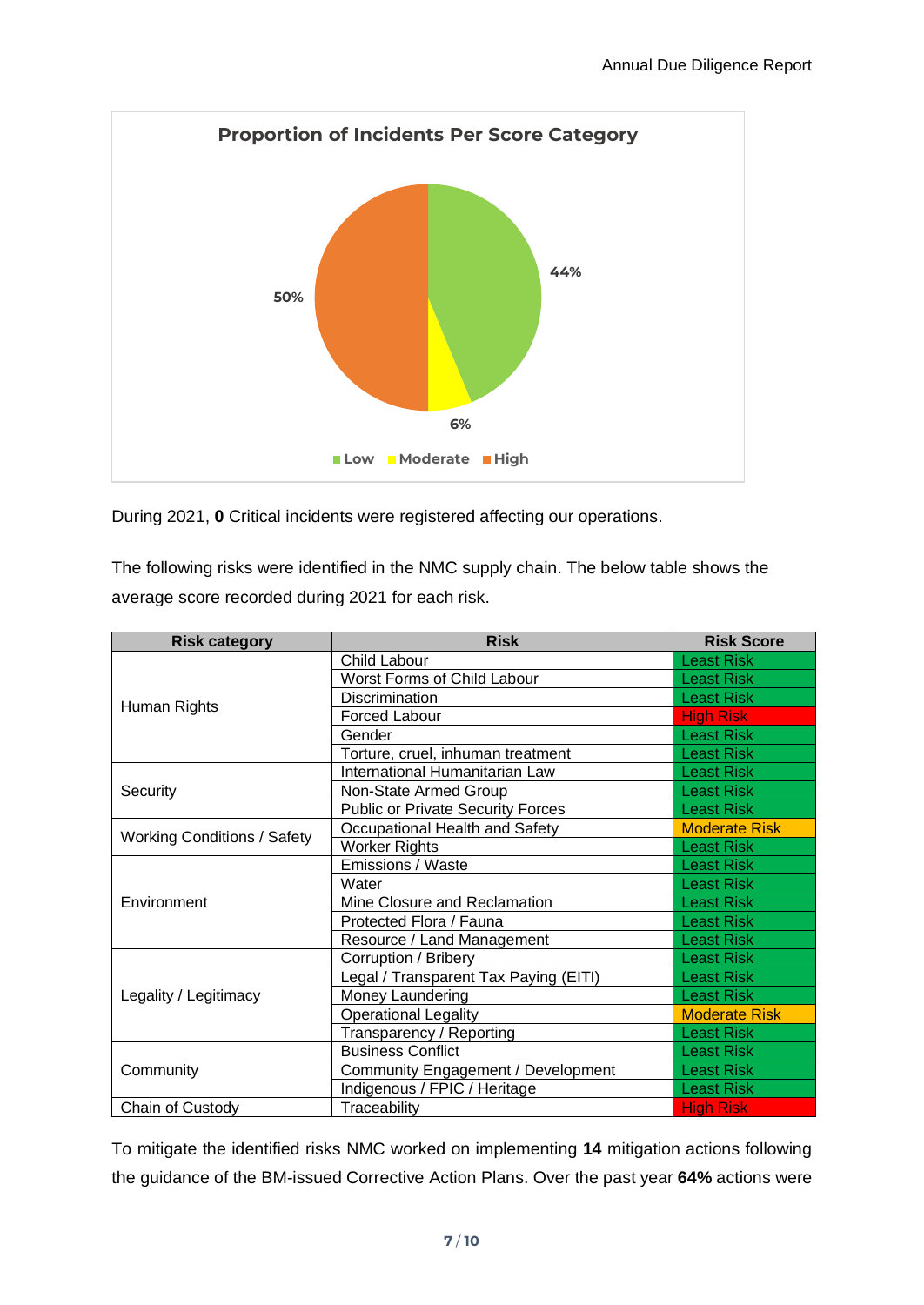successfully implemented. For **36%** mitigation actions the implementation is still ongoing and **0** actions are yet due to be started. The below chart highlights the division of mitigation action status for each risk.



**CAP Implementation Progress Overall - 2021**

The below chart shows the rates of implementation for each risk that has been identified during 2021.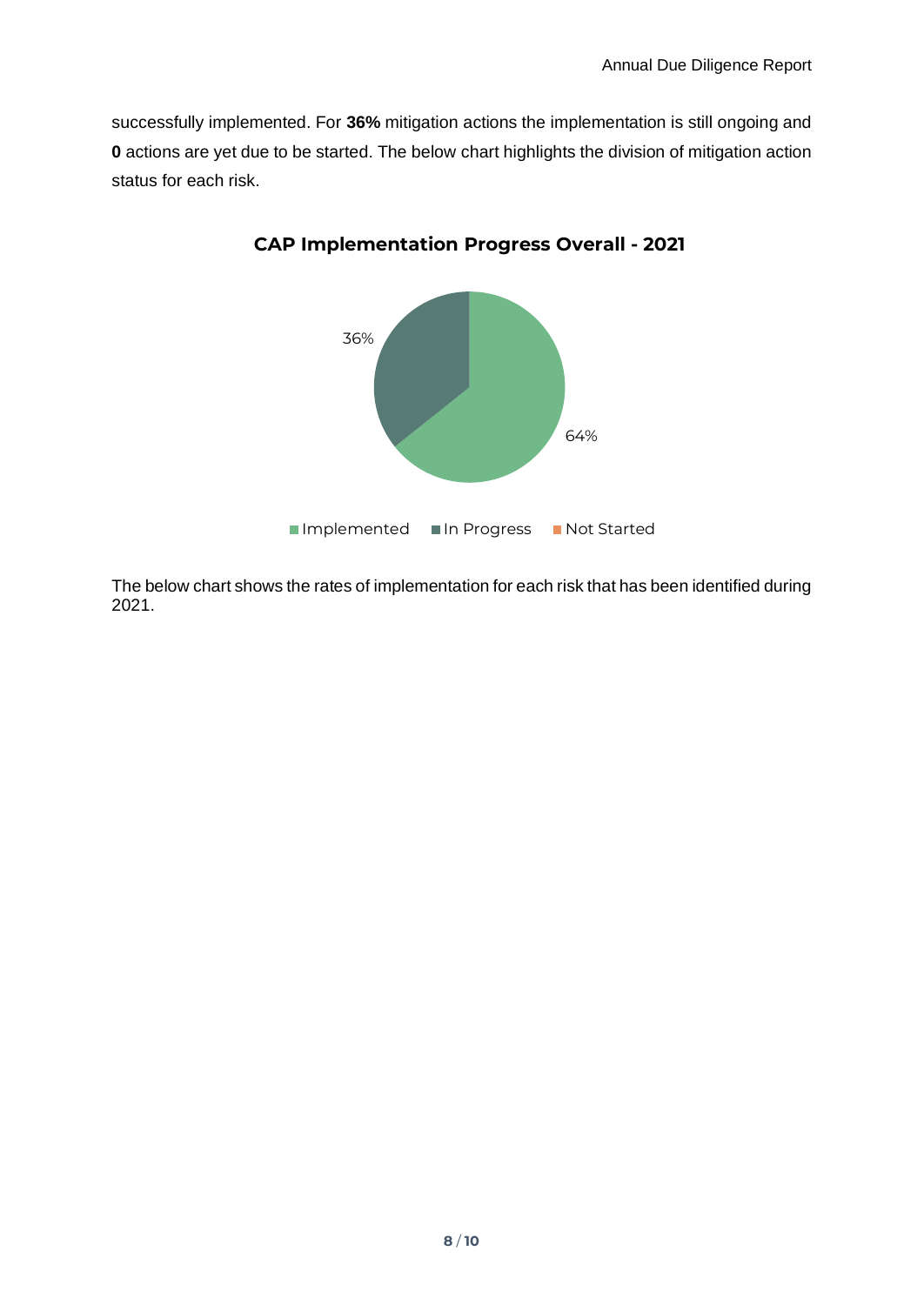

Throughout 2021, NMC has continued engagement with stakeholders including local communities and local government to discuss and find long term solutions to key identified risks such as illegal mining, environment degradation by the illegal miners, and Chain of Custody related risks. In collaboration with the local government and the local community, NMC has seen a significant reduction in illegal mining cases reported. The issue of the impacts of explosives has been finally resolved. The affected people have been paid fees equivalent to the value of their houses.

- **Transparency/reporting:** a few policies had not been previously published but the new NMC management has ensured that the required reports and policies are prepared and/or updated and published. The company will keep updating the policies and will keep reporting according to the OECD guidelines.
- **Occupational health and safety**: there have been a few incidents of miners negligibly not wearing PPE voluntarily. NMC has taken steps to educate miners on wearing PPE